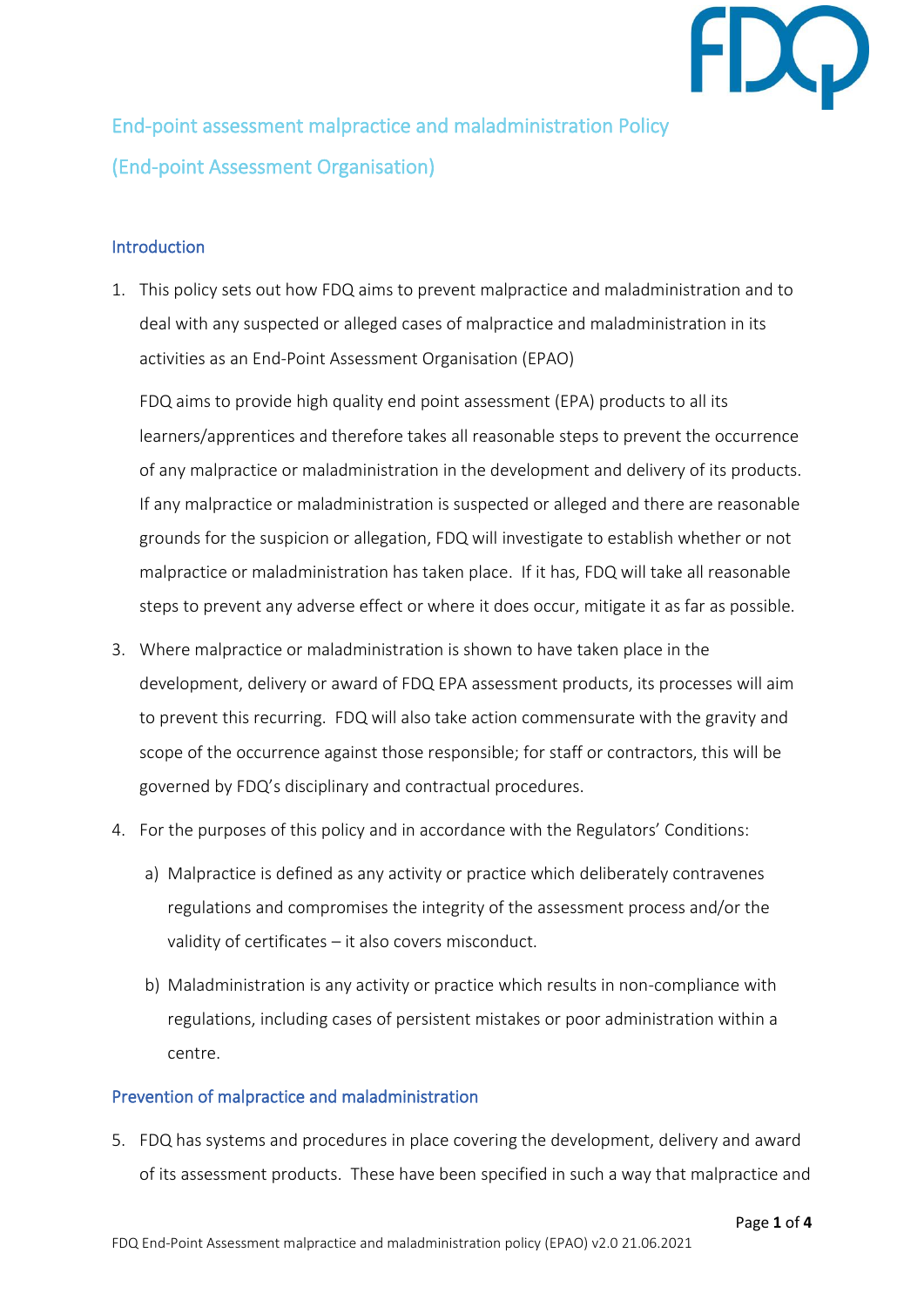

maladministration should be prevented and so need to be carefully implemented at all times.

- 6. Organisations, including training providers and employers that deliver part of an EPA, including marking or not, must be approved as a FDQ centre. The organisation FDQ approved centre, must adhere to FDQ's centre requirements including a written and enforceable agreement. Centres must also be aware of FDQ's malpractice and maladministration policy. They are also required to have their own policies to prevent the occurrence of malpractice and maladministration and to deal with it should it occur. To this end, FDQ has a malpractice and maladministration policy which is included in its Centre Handbook and centres must have malpractice and maladministration policies that are checked at centre approval and during on-going quality assurance. FDQ will offer further guidance on requests from any centre, as how best to prevent, investigate and deal with malpractice and/or maladministration.
- 7. Training providers and employers, engaging with FDQ as an End Point Assessment Organisation (EPAO) that do not deliver any part of an EPA do not need to become an FDQ approved centre. They are however advised to be fully be aware of FDQ's malpractice and maladministration policy, as published on FDQ website. They are also advised to have their own policies to prevent the occurrence of malpractice and maladministration and to deal with it should it occur. FDQ will offer further guidance on requests from any employer or training provider, as how best to prevent, investigate and deal with malpractice and/or maladministration.
- 8. The categories listed below are examples of malpractice. These examples are not exhaustive and are only intended as guidance on the definition of malpractice:
	- a) Falsification of EPA gateway requirements
	- b) he unauthorised use of inappropriate materials / equipment in assessment settings (e.g. mobile phones)
	- c) Intentional withholding of information from FDQ which is critical to maintaining the rigour of quality assurance and standards of its assessment products
	- d) Deliberate misuse of FDQ's logo and trademarks or misrepresentation of a training provider/employer's relationship with FDQ and/or its recognition and approval status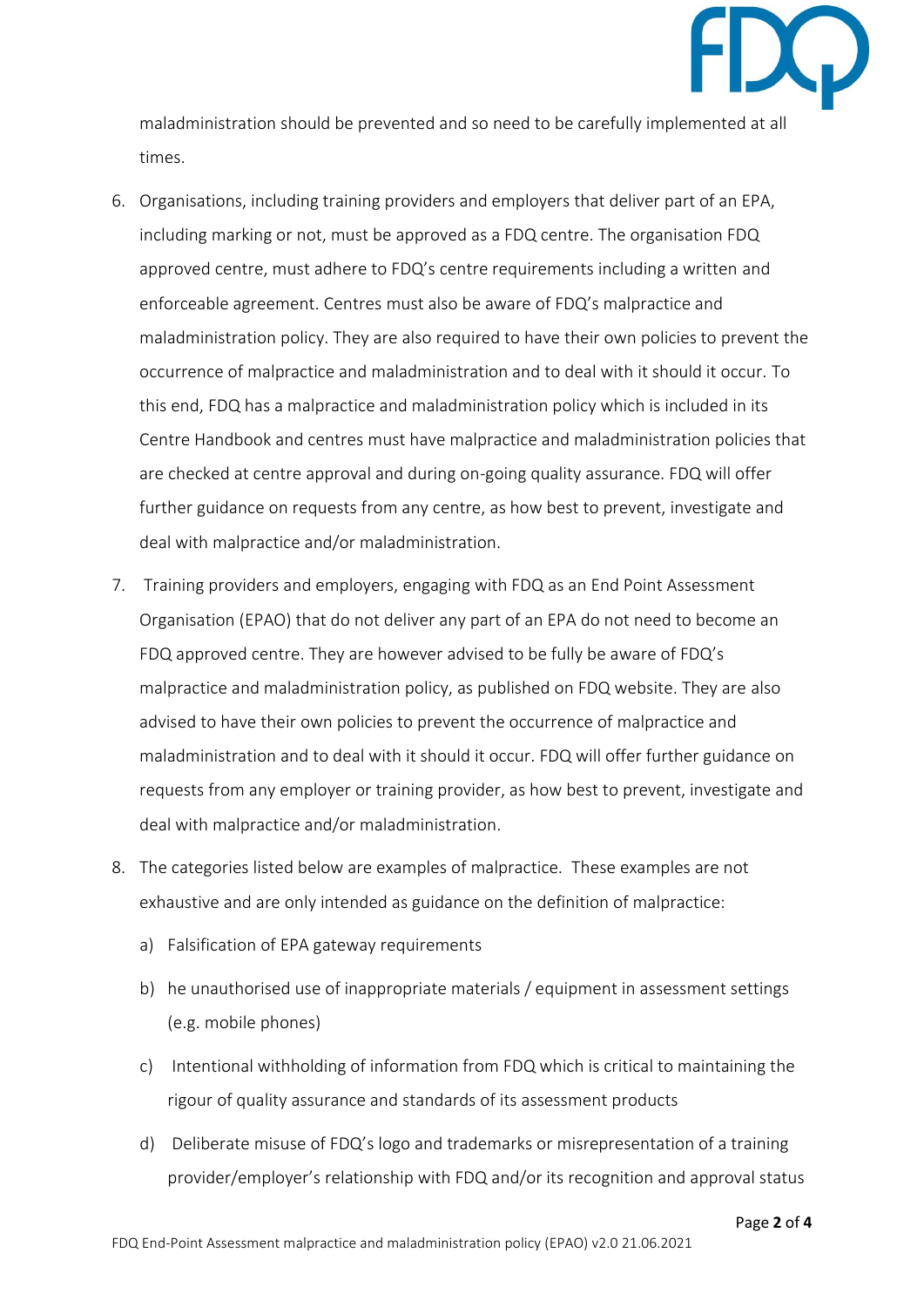

- e) Forgery of evidence
- f) Collusion or permitting collusion in exams and assessments
- g) Contravention by a training provider/employer or apprentice(s) of the assessment arrangements specified for FDQ EPA assessment including logbook or supplementary evidence requirements.
- h) Plagiarism of any nature by apprentices
- i) Undeclared conflict of interest
- j) Unauthorised amendment, copying or distributing of exam papers
- k) Inappropriate assistance to apprentices by centre staff (e.g. unfairly helping them to complete a logbook or provide supplementary evidence)
- l) Submission of false information
- m) Deliberate failure to adhere to the requirements of FDQ's reasonable adjustments and special consideration policy.
- 9. Where malpractice or maladministration is suspected or has been alleged, FDQ will carry out an investigation. If an employer/training provider has discovered irregularities, it may be appropriate for its staff to undertake the initial investigation after reporting the matter to FDQ and under its direction.
- 10. Whenever malpractice or maladministration is suspected or alleged, there is the potential for an adverse effect to occur. In order to ensure that these are recorded and dealt with in a consistent manner, the Incident Log (included in FDQ process documents) should be completed. This will include, inter alia, notes of any investigation that has taken place, where records are held, informing relevant EPA regulators if applicable and all actions taken. The Log should be completed for all allegations even if no action is taken so that there is an opportunity for crossreferencing if further evidence comes to light.

## Dealing with malpractice and maladministration

10. If FDQ establishes that malpractice or maladministration has occurred, it will take appropriate and immediate action against those responsible to prevent it from recurring. If the issue is with a member of staff or a contractor, appropriate disciplinary procedures will